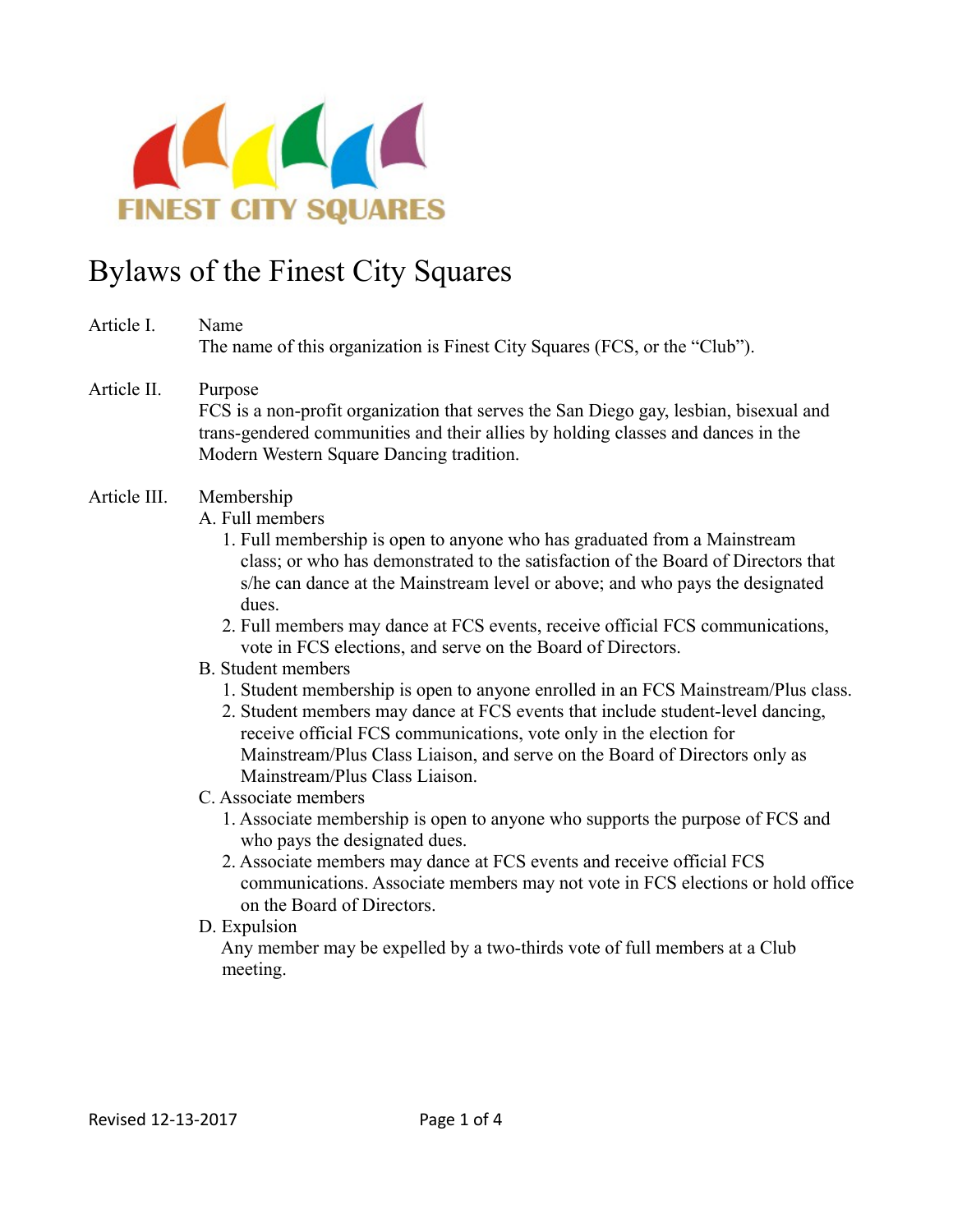## Article IV. Officers and Board of Directors

#### A. Positions

 The Officers of FCS are President, Vice President, Secretary, and Treasurer. The Board of Directors is composed of the Officers and Assistant Treasurer, Caller Coordinator, Media Coordinator, Fly-in Committee Liaison, Mainstream/Plus Class Liaison and SDSDA Representative.

- B. Selection
	- 1. The Officers are elected by the membership annually for terms running December 1 – November 30.
	- 2. The Assistant Treasurer, Caller Coordinator, Media Coordinator and SDSDA Representative are appointed by the Board for terms lasting until someone else is appointed.
	- 3. The Mainstream/Plus Class Liaison is elected by the student members annually for a term beginning 6 weeks after the start of the class and running until the class graduates.
	- 4. The Fly-in Committee Liaison is the Chair of the Fly-in Committee. If there are Co-Chairs, they will determine which of them will serve. In the event that the designated Liaison temporarily cannot fulfill the Liaison duties (such as attending a Board meeting), the Committee Chair(s) should designate a different Committee member and notify the Board of such action.
- C. Duties of the Board

The Board runs the business of FCS and acts for the Club between Club meetings.

- D. Meetings
	- 1. The Board meets at least every other month.
	- 2. A majority of Directors constitutes a quorum.
- E. Duties of individual Directors
	- 1. President
		- a. Presides over Board and Club meetings.
		- b. Calls special Board and Club meetings as s/he deems necessary.
		- c. Is responsible for representing FCS to other organizations and the community at large.
	- 2. Vice President
		- a. Plans and implements fund-raising activities.
		- b. Assists the President in his/her assigned duties.
		- c. Assumes all the duties and responsibilities of the President in the absence of the President.
	- 3. Secretary
		- a. Prepares and makes available minutes of Board and Club meetings.
		- b. Maintains the FCS membership list.
		- c. Handles FCS correspondence.
	- 4. Treasurer
		- a. Manages FCS's finances.
		- b. Reports on FCS's finances at Board and Club meetings.
		- c. Is responsible for the payment of approved Club expenses.
	- 5. Assistant Treasurer
		- a. Is responsible for the collection of dues, class fees and dance fees.
		- b. Assists the Treasurer in his/her assigned duties.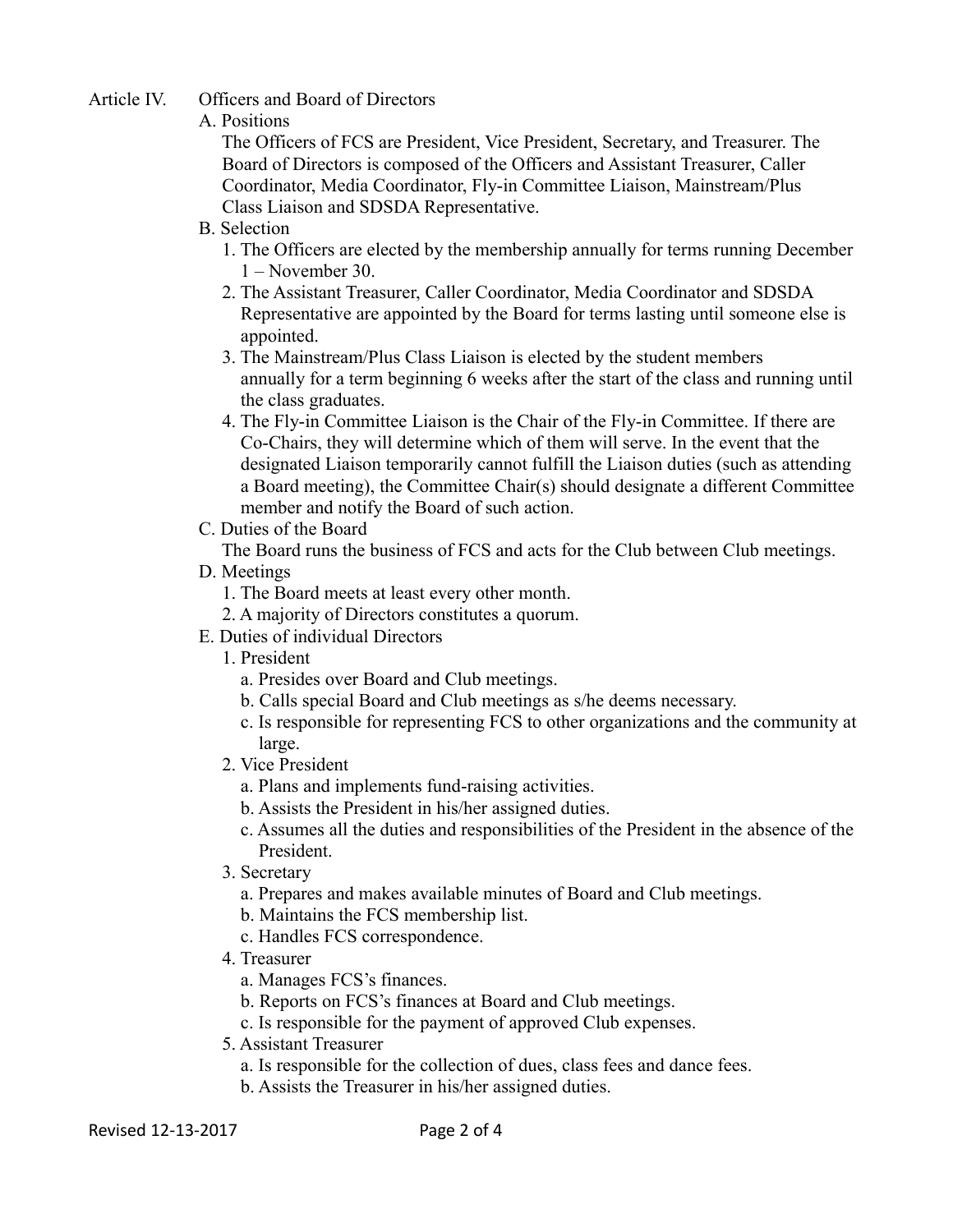- 6. Caller Coordinator
	- a. Arranges for the services of callers for classes and dances.
- 7. Media Coordinator
	- a. Keeps membership informed of Club activities.
	- b. Coordinates and maintains the FCS Blog.
	- c. Acts as the FCS liaison to other media outlets.
- 8. Fly-in Committee Liaison a. Represents the concerns of the Fly-in Committee to the Board and vice versa.
- 9. Mainstream/Plus Class Liaison
	- a. Represents the concerns of student members to the Board and vice versa.
- 10. SDSDA Representative
	- a. Attends the General Meetings of the San Diego Square Dance Association.
	- b. Represents the Clubs interests in the Association.
- F. Vacancies
	- 1. In the event of a vacancy in the President or Treasurer positions, the Vice President or Assistant Treasurer, respectively, assumes the position vacated.
	- 2. In the event of a vacancy in any other position on the Board, the Board decides whether and how to fill the vacancy.
- G. Removal from office

 Any Director may be removed from office by a two-thirds vote of full members at a Club meeting.

- Article V. Club meetings
	- A. An annual Club meeting is held in November. The President reports on the status of the Club to the members, a general election is held (see Article VIII), and any other Club business may be discussed and acted upon.
	- B. A special Club meeting may be called by the Board, or by 20% of the membership, for a specific stated purpose. That purpose is the only business that is conducted at the special meeting.
	- C. The date, time, and location of any Club meeting is communicated to full and student members at least two weeks prior to the meeting.
	- D. A majority of full members constitutes a quorum.
- Article VI. Committees
	- A. Standing committees

The Fly-in Committee plans and holds a Fly-in.

- B. Special committees The Board may set up special committees as are deemed helpful to the running of the Club.
- C. The Board appoints committee Chairs. The Chair(s) of each committee appoint members to that committee. All members of committees are members of FCS.
- D. All committees operate within policies and procedures set by the Board and report to the Board.
- Article VII. Finances
	- A. Dues and other fees

Membership dues and other fees are established by the Board.

Revised 12-13-2017 Page 3 of 4